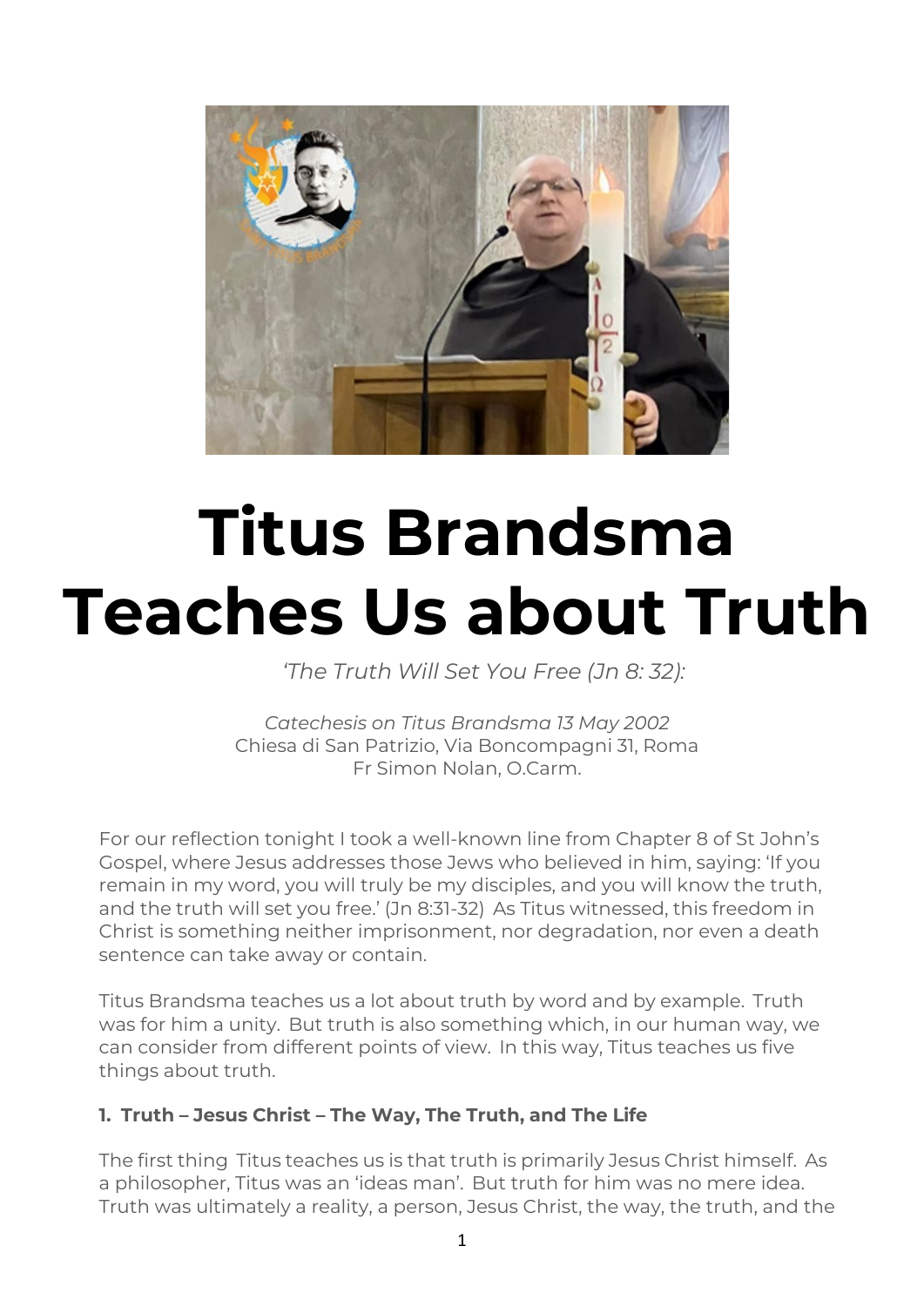life (Jn 14:6). As a Carmelite, Titus knew well the words of the Carmelite Rule: 'everyone – whatever be their state in life or the religious life chosen by them – should live in allegiance to Jesus Christ and serve him zealously with a pure heart and good conscience.<sup>"</sup> Christ is at the centre of the Carmelite life. And from the saints and spiritual writers of Carmel, Titus learned what this means. He learned that our relationship with God is really a love affair, that even before we look for God he is already looking for us. Titus learned that in the person of Jesus Christ truth is something intimate. If we want an insight into Titus' understanding of truth we can look at his famous poem, written in his in his cell at Scheveningen (12-13 February, 1942), before a picture of *Christ Crucified*  by Fra Angelico. Titus had been locked up, imprisoned, but the truth was setting him free. Truth was a person. It had a face which Titus had before him. The face of Christ. And, for Titus, the act of looking at the image of Jesus in his cell was not one-sided. It was based in friendship. It was a look that was returned, from the Beloved to the one loved, a gaze that travels back and forth in mutual understanding, support, and love. As Titus puts it in his poem:

'O Jesus, when I look on you, My love for you starts up anew, And tells me that your heart loves me, And you my special friend would be.'2

So, truth was, for Titus, primarily a person, Jesus Christ, who set him free in a way no earthly means could contain.

## **2. Truth and Human Dignity**

The second thing Titus teaches us is that when we speak of Truth we are also speaking of the inalienable dignity of each and every human being, of you and of me, made in the image and likeness of God. Nothing that anyone says or *does to us* can take this away from us. Titus spoke this truth and witnessed to it in so many ways. One book on Titus describes him as a 'Master of Humanity'.3 Titus understood human nature, especially as an educator and a communicator. For Titus, it was important for the educator to respect the wonder and dignity of each student individually. He said: '…people are not simply all alike… The human being, and even the child, is in each person different in nature and it does not help us when we would like to see beyond all the differences… We must take young people as they are.'4 Above all, and in relation to truth, it was important for Titus that students thought for themselves, saying to one group: 'We do not impart philosophical knowledge to you, because you must first and foremost develop it in yourselves… We do not ram the truth or knowledge of the truth into you, we only draw on the wondrous passion for knowledge of what is true, which lies hidden in you.'5 As a 'Master of Humanity' Titus understood our human way of needing to relate to things in images. At one point he says, for example, 'We like to act and speak in images. We like examples and memory helps.'6 And so we find Titus' writings are full of relatable images which help to teach us about ourselves and our relationship with God and with his creation: Niagara Falls, the dark tunnel, the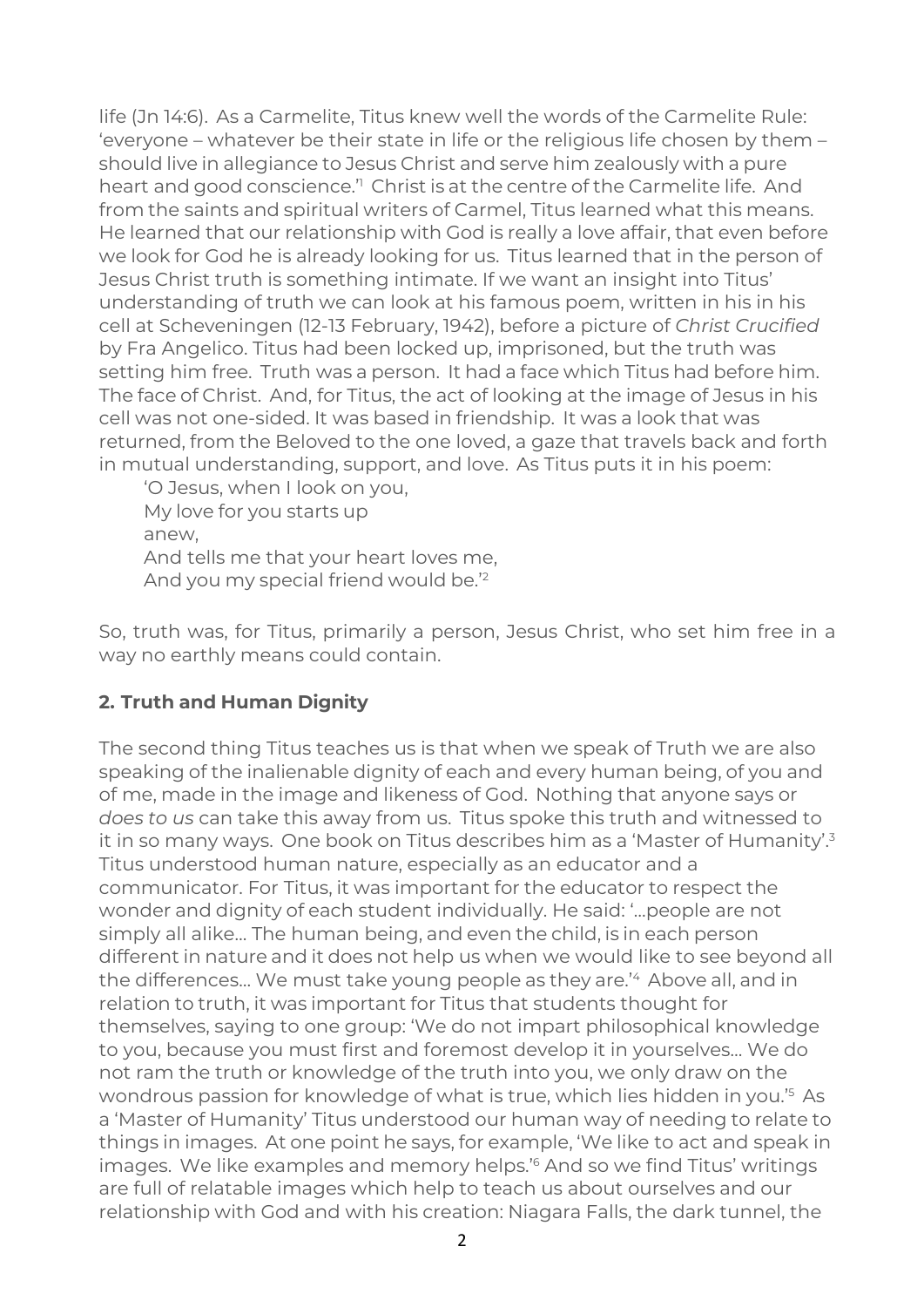garden, the busy bee, the sunflower, the fountain. And he develops this further in his work as a journalist. With Titus, we have a saint who engaged not only in print media, but also in radio broadcast, and in video journalism. Titus understood the power of the printed word, of broadcast sound, of the image. And in confronting the Nazi distortion of the truth, Titus understood all too well how such media, such human means of communication, can be used for good or bad, either contributing to the flourishing or the degrading of human beings.

# **3. Truth and Creation**

The third thing Titus teaches us is that to speak of truth is to speak of the integrity of creation. This is to look at the world, not just as the world, but as God looks at the world, as his creation, God who created all things and who holds all things in being. For Titus, God is the ground of each and every human and is everywhere present and at work.<sup>7</sup> No one has the right to debase humanity or to deface creation. For Titus, Mary, Mother of Carmel, is our great teacher here. He writes: 'Once there was a Virgin who became the Mother of God made human, who gave us God as the Emmanuel... She is called to direct our gaze to God... may she lead us through our minds to the contemplation of God in all he has created, so that, as he lived in her, he may also live in us.'8

# **4. The Apostolate of Truth in Love**

The fourth thing Titus teaches us is the importance of truth in love (to borrow a phrase from St Paul (Eph 4:15).9 This is something Titus learned from his Carmelite tradition of spirituality, above all from St Teresa and St John of the Cross (but also from St Mary Magdalene de' Pazzi, Venerable John of Saint Samson, St Thérèse of Lisieux, among others). Titus witnessed to truth in love within his family, in his dedication to community life and prayer, in his building up of the Carmelite family, in his inclusivity (particularly reaching out to the vulnerable and marginalised), in his fostering of academic community at the university, in his care for the community of journalists in the Netherlands, in his work as an ecumenist to bring Christians together in communion. Titus was engaged in nothing short of *an apostolate of truth in love*. This has something powerful, something challenging, to say to our world today. Against a fragmented view, Titus believed in the unity of truth. For him, it was not possible for truth in one discipline to contradict the truth in another, if indeed it was truth. This influenced Titus' thinking from his early days. He was not afraid to seek the truth where the truth was to be found. He read widely and read deeply. Titus supplemented his reading of philosophy, theology, and spirituality, with serious study of the social sciences. He wrote a highly technical paper on the concept of space, showing an impressive grasp of mathematics and physics.<sup>10</sup> In our day, there are negative forces who try to drive a wedge between science and religion, between faith and reason. Titus would have none of this. And we should have none of this. We should all of us commit, following the example of Titus, to seeking the Truth where it is to found, seeking the truth in love, with our brothers and sisters.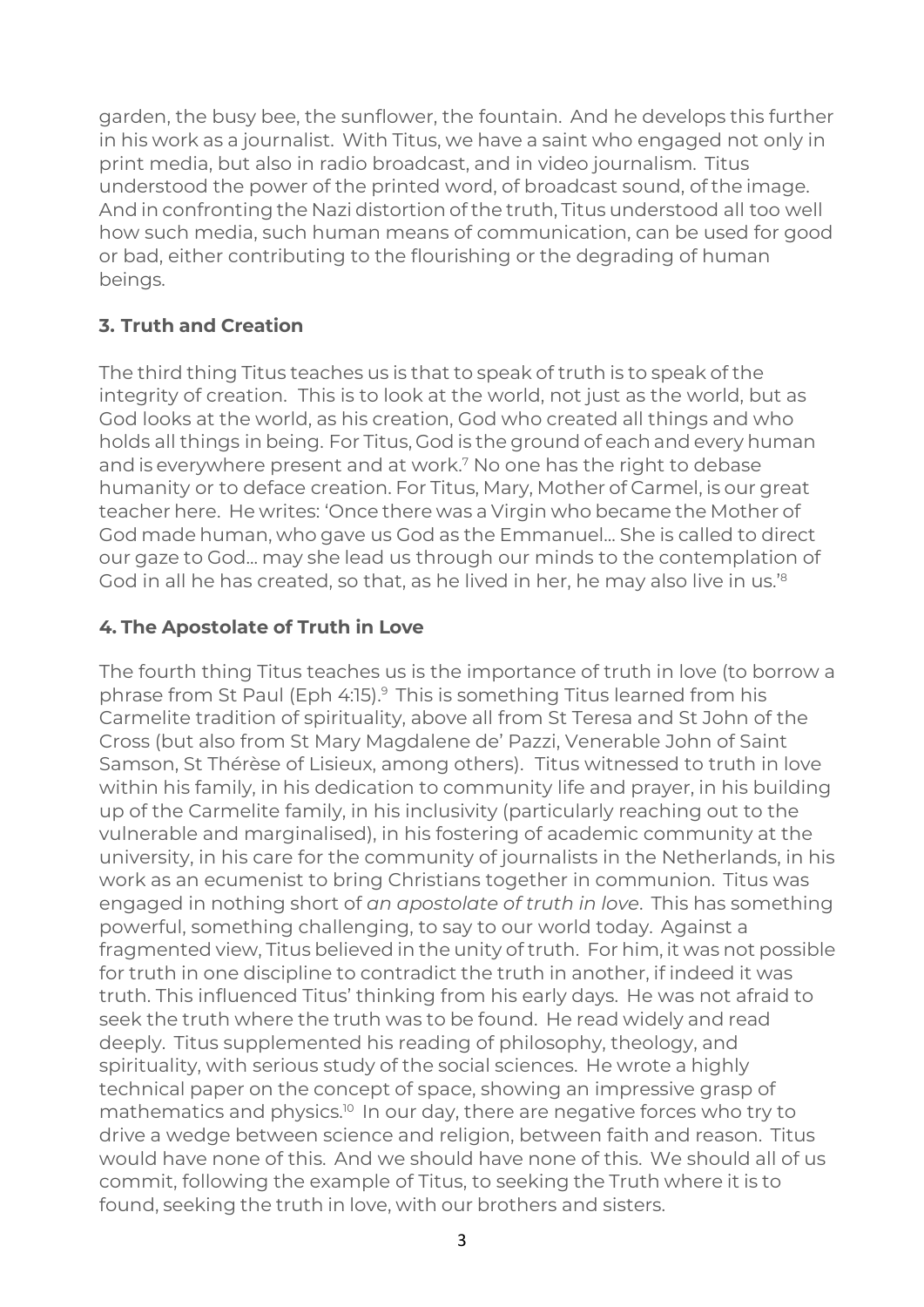#### **5.** *Speaking the Truth –* **Arma veritatis11**

The fifth and final thing Titus teaches us is that speaking the truth, will challenge untruth. Titus was Frisian. And Frisians are known for plain speaking. Titus was a 'reconciling figure' for sure. But he famously declared 'The one who wants to win the world for Christ must have the courage to come into conflict with it.' Titus was aware of the 'call to arms' in the Carmelite *Rule* where those who follow the Carmelite way are called to put on the armour of God – the belt of chastity, [the tunic of] holy thoughts, the breastplate of justice, the shield of faith, the helmet of salvation, and the sword of the Spirit.<sup>12</sup> Speaking the truth for Titus, was to put on the armour of truth and he saw the church and journalism as key here. Truth is what is at stake. Titus says: 'The press, second only to the churches, is the principal pulpit for teaching truth. It holds the power of the word against the violence of arms.<sup>'13</sup> Elsewhere, again, Titus says: 'The press is our most powerful arm in our battle for truth… should the Catholic press abandon this ideal of being a weapon of truth, its very existence would make no sense either for us journalists, or for the Church. It would become worthless. Its steadfast witness to the truth alone constitutes its power and its glory.'14

And so, with the example of Blessed (soon to be Saint) Titus Brandsma before us, and benefitting from his teaching, may we remain in Christ, so that that we may know the truth, and the truth may set us free.

#### NOTES

1 Carmelite *Rule*, Chapter 2 (transl. Christopher O'Donnell, O.Carm. in The Irish Carmelites, ed., *Meeting God: Carmelite Reflections and Prayers* (Dublin: Columba Press, 2008) p. 61)

2 Translation by Joachim Smet, O.Carm.

3 Santino Scapin, O. Carm. and Bruno Secondin, O. Carm., *Tito Brandsma: Maestro di umanità, martire della libertà*  (Milan: Edizioni Paoline, 1990)

4 Titus Brandsma, O.Carm., Anniversary speech, St George's School, Eindhoven, fragments from the anniversary speech made on the occasion of the twelve-and-a-half-year existence of St George's School in Eindhoven, on Wednesday 30 April 1930, transl. Susan Verkerk-Wheatley and Anne-Marie Bos: https://titusbrandsmateksten.nl/fragments-anniversary-speech-saint-george/ (accessed 10th May, 2022)

5 Titus Brandsma, O.Carm., 'The Concept of Philosophy' [original title: 'Het begrip Wijsbegeerte'], fragments from the opening lecture of the Week of Philosophy, 13-15 June 1932, in Nijmegen, transl. Susan Verkerk- Wheatley and Anne-Marie Bos: https://titusbrandsmateksten.nl/fragments-the-concept-of-philosophy/ (accessed 10<sup>th</sup> May, 2022)

6 Titus Brandsma, O.Carm., 'The Concept of God' [original title *'Godsbegrip'*], transl. Joachim Smet, O.Carm. (text given to author by translator), discourse on the occasion of his investiture as *Rector Magnificus* of the Catholic University of Nijmegen, 17<sup>th</sup> October 1932

 $<sup>7</sup>$  Titus Brandsma says: 'We must see God first of all as the deepest Ground of our being... We must be found in</sup> continuous contemplation of God and adore him not only in our own being, but just as much in all that exists, first of all, in our fellow human beings, but also in nature, in the universe, as he is omnipresent and permeating everything with the work of his hands.' (Titus Brandsma, O.Carm., 'The Concept of God' [original title *'Godsbegrip'*], transl. Joachim Smet, O.Carm. (text given to author by translator), discourse on the occasion of his investiture as *Rector Magnificus* of the Catholic University of Nijmegen, 17th October 1932)

8 Titus Brandsma, O.Carm., 'The Concept of God' [original title *'Godsbegrip'*], transl. Joachim Smet, O.Carm. (text